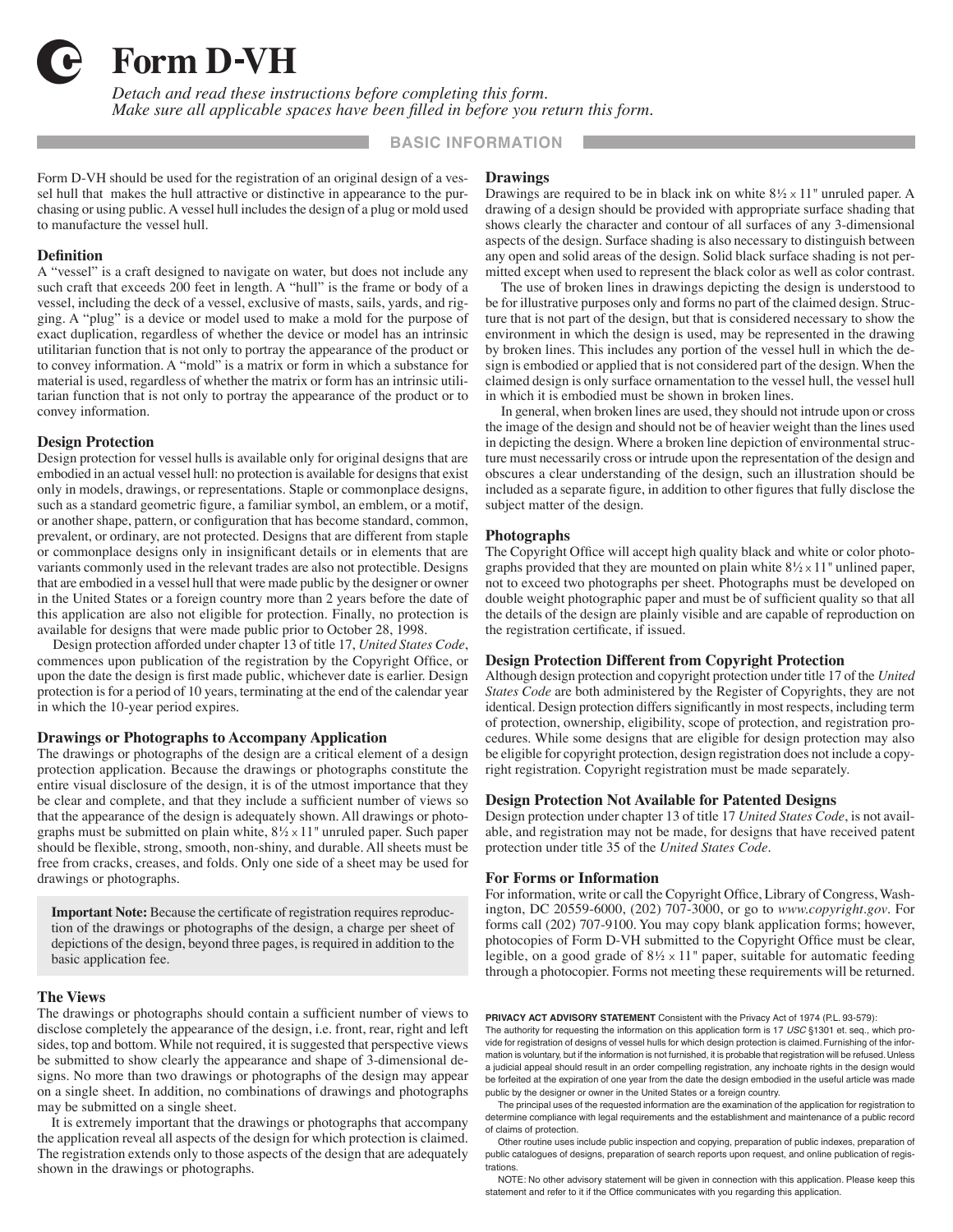## **LINE BY LINE INSTRUCTIONS**

*Please type or print using black ink.*

**6**

**9**

### **SPACE 1: Title**

The make and model of the vessel that embodies the design for which protection is sought must be provided for purposes of identification and cataloging. If a design is used for more than one make and model, list each make and model in this space. The make and model will typically include the name of the manufacturer and the model identification given the vessel, including any descriptive information, such as the general categorization or type of the vessel, that is useful to the identification. Examples: "Tracker Tahoe Q 5 runabout"; "Ranger Commanche 518VX bass boat." **1**

# **SPACE 2: Design**

**Space 2a:** Identify the type or style of the design for which protection is sought. The identification of the type or style should be general and, where possible, conform with accepted industry classifications. Examples: "fiberglass tri-hull" or "aluminum pontoon." **2**

**Space 2b:** Give a brief description of the salient features of the design. While the description should be brief, it should be sufficiently descriptive to allow easy identification of the design for which protection is sought (examples: "design of transom," or "configuration of deck"), and to assist in the determination of the originality of the design. Space 2b is optional. Although it is desirable that such a description be provided, the absence of a description shall not prevent registration.

**Space 2c:** If the design is derived from a prior design, complete this space. The description of the revisions, adaptations, or rearrangements that make the new design original should be sufficiently detailed to enable identification of the new design from the prior design.

Use continuation sheet D-VH/CON if you need more space for space 2.

**Note:** A single application may be used for more than one design embodied in a vessel provided that the information contained in all spaces of the application other than space 2 is the same for each design. If the information is different in one or more of the spaces (e.g., registration is sought for two designs in the same vessel and the name of the designer in space 3 is different for each design), then separate applications should be used. The application fee applies to each design submitted, regardless of whether the designs are submitted on one or more applications.

For applications for registration of multiple designs, Form D-VH/CON must be used to identify each design beyond the design specified in the basic Form D-VH. Use an additional Form D-VH/CON for each design included in the registration and attach the deposit material identifying each design to the corresponding Form D-VH/CON. The space on Form D-VH/ CON stating "Design \_\_\_ of \_\_\_ designs" should be completed (e.g., "Design 2 of 3 designs"), and the same information (e.g., "Design 2 of 3 designs") should be placed on each page of drawings or photographs of the corresponding design.

# **SPACE 3: Designer(s)**

The designer is the person or persons whose creative endeavors have resulted in the creation of the design. The name of the owner of the design may be substituted for that of the designer if the design was made within the regular scope of the designer's employment and the individual authorship of the design is difficult or impossible to ascribe due to the number of employee designers who contributed to the creation of the design. **3**

### **SPACE 4: Owner**

Space 4 must be completed if the owner of the design is not the designer and the owner was not identified in space 3. **4**



## **SPACE 5: Priority Claim**

If an application for registration of a design is filed with the Copyright Office by any person who has, or whose representative or predecessor or successor in title has, previously filed an application for registration of the same design in a foreign country, then protection under chapter 13 of the Copyright Act commences on the date that the application was first filed in the foreign country, provided that such date was within 6 months of the filing of the application for the design with the Copyright Office. The benefit of the earlier date of registration in the foreign country only applies where the law of the foreign country (1) extends to designs of owners who are citizens of the United States; and (2) the law of the foreign country affords similar protection to the design as that found in chapter 13 of the Copyright Act. Applicants must submit additional information and documents; see the Copyright Office regulations at 37 *CFR* §212.3(h)

# **SPACE 6: Date Made Public**

Applications will not be accepted for designs that were made public prior to October 28, 1998, because the law provides that such designs are not subject to protection. A design is generally considered to be "made public" if it is anywhere publicly exhibited, publicly distributed, or offered for sale or sold to the public by the owner of the design or with the owner's consent. Protection for a design commences on the earlier of the date of publication of the registration or the date the design was first made public.

# **SPACE 7: Contact Person**

Give the name, address, email address (if any), daytime phone number, and facsimile number (if any) of the person to contact if further information regarding the application is needed. **7**

**SPACE 8: Deposit Account**

Complete Space 8 if an existing deposit account is to be charged for the filing fee. **8**

### **SPACE 9: Certification and Sworn Statements**

To obtain a registration of a vessel hull design, the applicant, or the applicant's duly appointed agent or representative, must complete the declaration in Space 9. Applicants, or their duly appointed agents or representatives, should read the declaration very closely before signing it. Willfully making false statements is punishable by fine or imprisonment, or both, and may jeopardize the validity of the application and any resulting registration. The declaration contained in space 9 need not be notarized.

If the design has been made public with a design notice as prescribed in 17 *USC* §1306, then the form and location of the notice must be disclosed. The affixation of a notice is not a condition of protection under the law, but omission of the notice can affect an owner's recovery and relief in the event of an infringement action. The notice consists of three elements: 1) the words "Protected Design", the abbreviation "Prot'd Des.", or the letter "D" within a circle, or the symbol \*D\*; 2) the year of the date on which protection for the design commenced; and 3) the name of the owner of the design, an abbreviation by which the name can be recognized, or a generally accepted alternative designation of the owner. A distinctive identification of the owner may be used in lieu of the name if the distinctive identification has been recorded with the Copyright Office before the design marked with such identification is registered. Contact the Copyright Office for information regarding recordation of distinctive identifications.

In addition to the form of the design notice, its location on the vessel must also be disclosed. The design notice must be located and applied in such a fashion as to give reasonable notice of design protection while the vessel is passing through normal channels of commerce. Only a single notice is required to appear on the vessel, although multiple locations are acceptable. Acceptable locations for a design notice include, but are not limited to, the following: in close proximity to the hull identification number required by the Coast Guard Regulations set forth at 33 *CFR* §181.23; in close proximity of the driver's console such that it is in plain view; if the vessel is 20 feet in length or less and is governed by the Coast Guard's regulations set forth at 33 *CFR* §183.21, in close proximity to the capacity marking; or in close proximity to the make and model designation of the vessel. The notice should be affixed to the vessel in such a manner that it is not easily removable or likely to become detached. Engraving of the notice into the hull or deck of the vessel is not required.

### **Address for Return of Certificate**

The name and address must be completed legibly; the certificate will be mailed in a window envelope.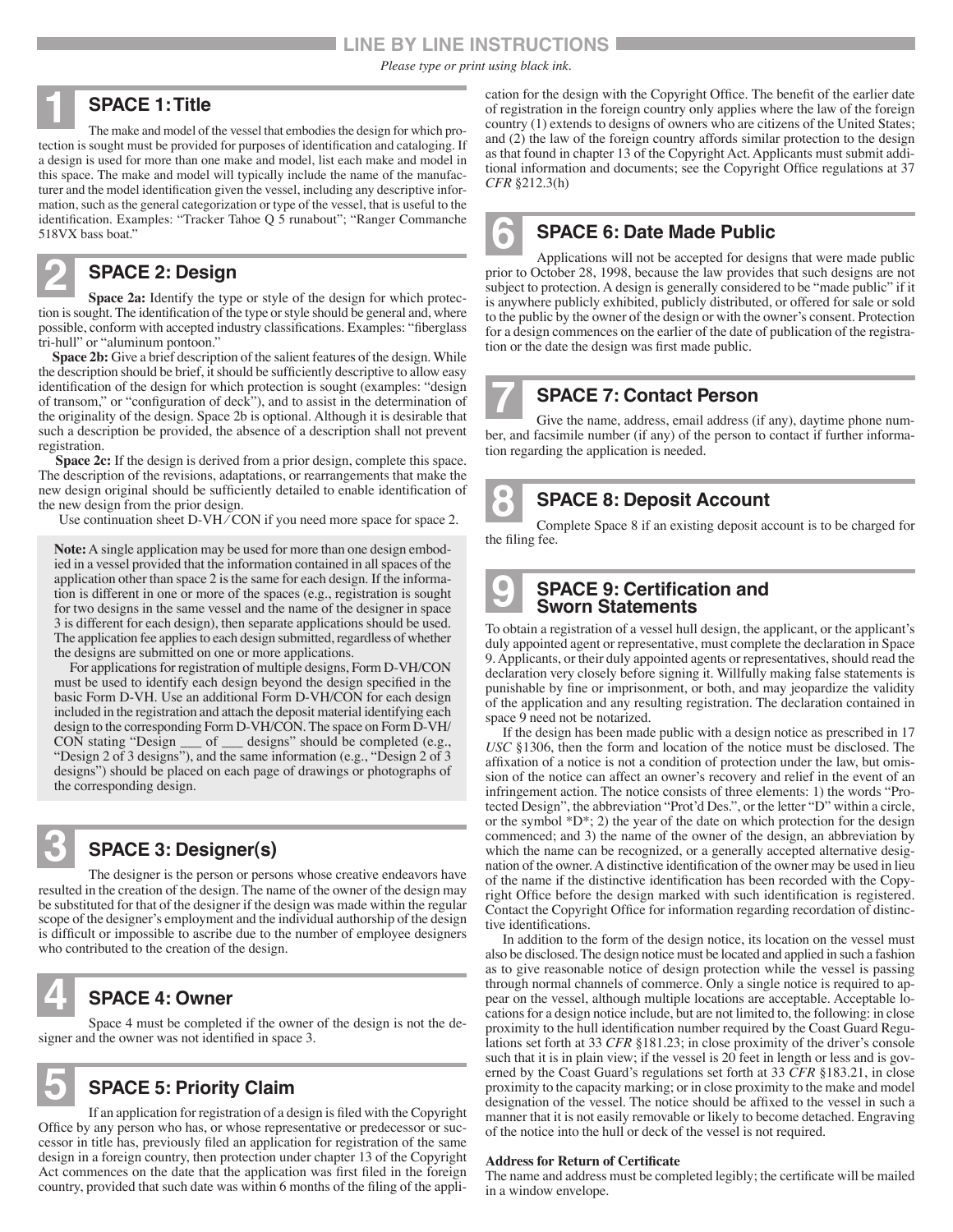**Copyright Office fees are subject to change. For current fees, check the Copyright Office website at** *www.copyright.gov***, write the Copyright Office, or call (202) 707-3000.**



DATE OF REGISTRATION/PUBLICATION

|                                                                                                   |                                                                                                                                                                                                                                                                                                                                                                                                                 | Month                                                                                                                                                                                                                          | Day | Year |  |
|---------------------------------------------------------------------------------------------------|-----------------------------------------------------------------------------------------------------------------------------------------------------------------------------------------------------------------------------------------------------------------------------------------------------------------------------------------------------------------------------------------------------------------|--------------------------------------------------------------------------------------------------------------------------------------------------------------------------------------------------------------------------------|-----|------|--|
|                                                                                                   | DO NOT WRITE ABOVE THIS LINE. IF YOU NEED MORE SPACE, USE A SEPARATE CONTINUATION SHEET. (Form D-VH/CON)                                                                                                                                                                                                                                                                                                        |                                                                                                                                                                                                                                |     |      |  |
|                                                                                                   | Please give the make and model of the vessel that embodies the design.                                                                                                                                                                                                                                                                                                                                          |                                                                                                                                                                                                                                |     |      |  |
| TITLE                                                                                             |                                                                                                                                                                                                                                                                                                                                                                                                                 |                                                                                                                                                                                                                                |     |      |  |
| $\alpha$                                                                                          | What is the type or style of the design for which registration is sought?                                                                                                                                                                                                                                                                                                                                       |                                                                                                                                                                                                                                |     |      |  |
| <b>DESIGN</b>                                                                                     | Provide a brief general statement setting forth the salient features of the design.<br><u> 1989 - Johann Stoff, amerikansk politiker (d. 1989)</u>                                                                                                                                                                                                                                                              |                                                                                                                                                                                                                                |     |      |  |
| $\Box$ Check here if<br>this is a single<br>design.<br>$\Box$ Check here if                       |                                                                                                                                                                                                                                                                                                                                                                                                                 |                                                                                                                                                                                                                                |     |      |  |
| registering<br>more than $ $<br>one design.<br>Use Form<br>D-VH/CON<br>for additional<br>designs. | If this design is derived from an earlier design, describe how that design has been revised, adapted, or rearranged.                                                                                                                                                                                                                                                                                            |                                                                                                                                                                                                                                |     |      |  |
| <b>DESIGNER(S)</b>                                                                                | Provide the name and address of the designer(s). The name of the employer may be given instead of the designer(s) if, $(1)$ the<br>design was made within the regular scope of employment of the designer(s) and (2) the individual authorship of the design is difficult<br>or impossible to ascribe.<br>$\Box$ Please check here if those conditions are satisfied and you are providing the employer's name. |                                                                                                                                                                                                                                |     |      |  |
|                                                                                                   | Name:<br><u> 1989 - Johann Barn, mars and de Branch Barn, mars and de Branch Barn, mars and de Branch Barn, mars and de Br</u>                                                                                                                                                                                                                                                                                  |                                                                                                                                                                                                                                |     |      |  |
|                                                                                                   | Address: No. 1998. The Contract of the Contract of the Contract of the Contract of the Contract of the Contract of the Contract of the Contract of the Contract of the Contract of the Contract of the Contract of the Contrac                                                                                                                                                                                  | Address: Analysis and the state of the state of the state of the state of the state of the state of the state of the state of the state of the state of the state of the state of the state of the state of the state of the s |     |      |  |
|                                                                                                   | If the owner is different from the designer(s) or employer named above, provide the name and address of the owner:<br>Name:                                                                                                                                                                                                                                                                                     |                                                                                                                                                                                                                                |     |      |  |
| <b>OWNER,</b><br><b>IF NOT</b><br><b>DESIGNER(S)</b>                                              | Address: -                                                                                                                                                                                                                                                                                                                                                                                                      |                                                                                                                                                                                                                                |     |      |  |
| a<br><b>PRIORITY</b><br><b>CLAIM</b>                                                              | Was an application for registration of this design identified<br>in an application filed in a foreign country that extends to<br>designs of owners who are citizens of the United States, or<br>to persons filing applications in the United States, similar<br>protection to that afforded in 17 USC chapter 13?<br>Serial No: _<br>$\Box$ Yes $\Box$ No                                                       | If yes, identify the country and date of application:                                                                                                                                                                          |     |      |  |
| <b>DATE MADE</b><br><b>PUBLIC</b>                                                                 | Was this design made public before the date of application? $\Box$ Yes $\Box$ No $\frac{d\frac{d\mathbf{v}}{d\mathbf{v}}}{d\mathbf{v}}$ APPLICATION RECEIVED<br>If yes, on what date? $\frac{d\mathbf{v}}{d\mathbf{v}}$ Month Day Year<br>Month Day Year<br>Day Year<br>Day Year                                                                                                                                | <b>DESIGN COPIES RECEIVED</b>                                                                                                                                                                                                  |     |      |  |

ш